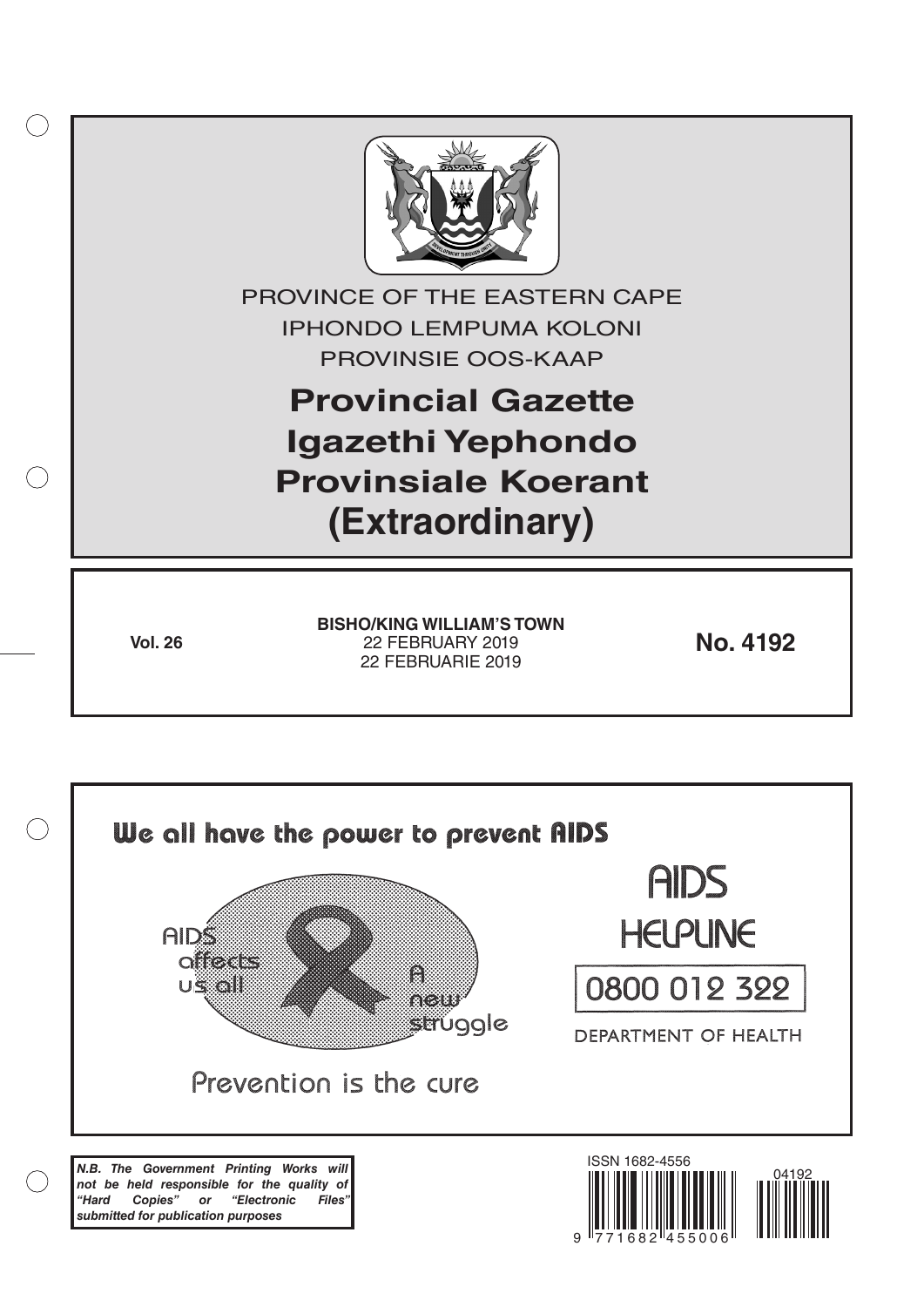# **IMPORTANT NOTICE:**

**The GovernmenT PrinTinG Works Will noT be held resPonsible for any errors ThaT miGhT occur due To The submission of incomPleTe / incorrecT / illeGible coPy.**

**no fuTure queries Will be handled in connecTion WiTh The above.**

## **CONTENTS**

|    |                                                       | Gazette Page |     |
|----|-------------------------------------------------------|--------------|-----|
|    |                                                       | No.          | No. |
|    | <b>PROVINCIAL NOTICES • PROVINSIALE KENNISGEWINGS</b> |              |     |
| 45 |                                                       | 4192         |     |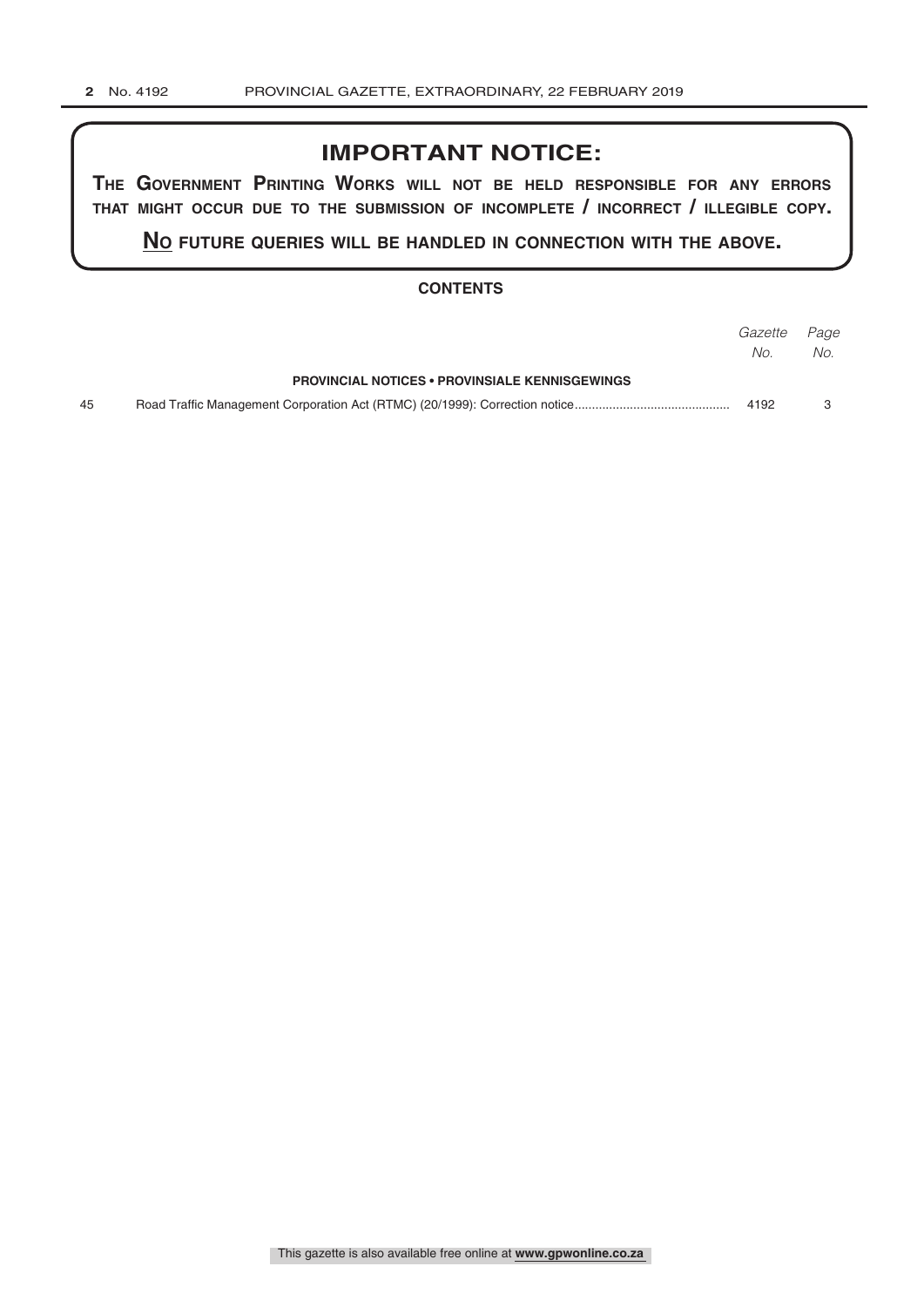## Provincial Notices • Provinsiale Kennisgewings

### **PROVINCIAL NOTICE 45 OF 2019**



#### **CORRECTION NOTICE: Insert this notice after the notice number 43 of 2019/ Gazette Number 4188/ Publication date 18 February 2019**

The Department of Transport and the Road Traffic Management Corporation (RTMC) published the National Road Traffic Law Enforcement Code (NRTLEC) in Government Gazette No. 4188 of 18 February 2019. Section 32 of the RTMC Act, 20 of 1999 requires that the RTMC develops the Code and publish it for comment. The draft code is published for comment in terms of section 32(3), this notice seeks to provide for contacts of the person to whom comments may be submitted, and the period for comment. 

#### **NOTICE IN TERMS 32 (3) OF THE ROAD TRAFFIC MANAGEMENT COPORATION ACT, 20 OF 1999**

- (1) The Road traffic Management Corporation ("RTMC") hereby gives notice in terms of section 32(3) of the Road Traffic Management Corporation Act, 20 of 1999 ("the Act") on the Draft Road Traffic Law Enforcement Code (NRTLEC)
- (2) Interested persons and/or parties are invited to submit written representations on the draft National Road Traffic Law Enforcement Code no later than 19 March 2019, by post, hand delivery or e-mail (all in Microsoft Word) as follows:

Ms. Zukiswa Sapepa RTMC Private Bag X147 Tshwane 0001

Or

Eco Origin Office Park, Block F 349 Witch-Hazel Street Highveld Ext 79, Centurion

E-mail: NRTLEC@rtmc.co.za Telephone: 012 999 5337 Cell: 083 304 4979

(3) Parties and/or persons making written representations are notified that no public hearings will be held with respect to the draft Code